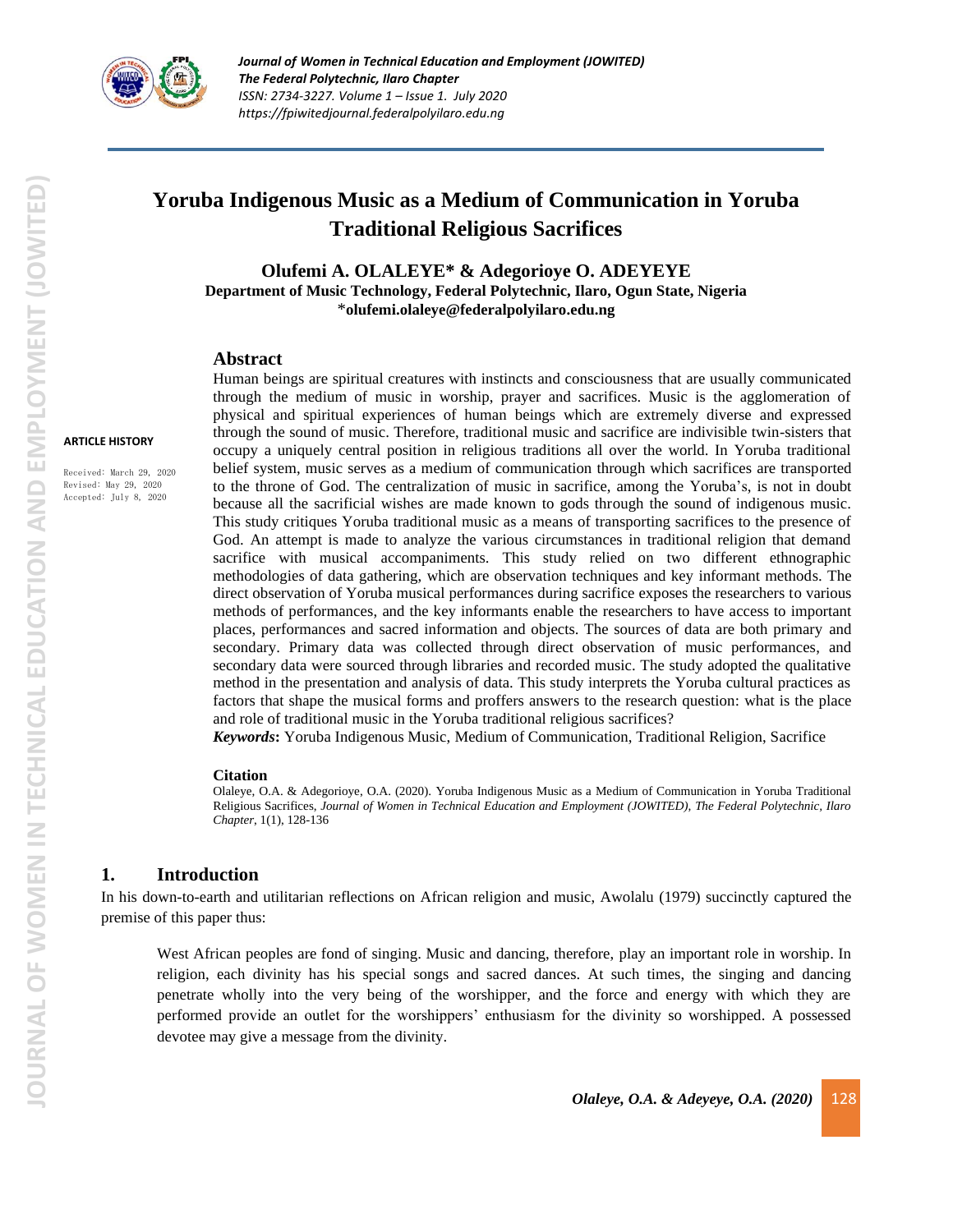

The foregoing is unique evidence of an indispensable aspect of indigenous music in religious communication and observances. Therefore, the objective of this paper is to examine the interrelationship of Yoruba traditional music as a medium of communication in religious sacrifices among the Yoruba of Western Nigeria. There have been significant works done on religious sacrifices, and yet a lot is undone, especially in the area of traditional music. Research evidence in this scholastic study includes Awolalu, 1968/1978/1979; Fadipe, 1970; Mbiti, 1970; Idowu, 1973, 1976 1993; and Parrinda, 1978; to mention a few. All these in-depth academic studies confirmed the existence of the worship of various gods and appeasement through sacrifice in Yoruba cosmology. A significant number of these works were historical, analytical, descriptive, theoretical, and also in the form of traditional theology. This study documents and fills the missing gap in the previous research studies thus: provides researchers with the missing insights and structure of core Yoruba traditional music before the forces of change sweeps the songs into oblivion and most importantly, an understanding and articulation of various typologies through staff notation and analysis of Yoruba music are useful to musicologists and invariably positioning Yoruba music in the right perspective in the global world of academic study.

Music is what Oyetoro (1992) summed up to mean a sound language that is more powerful than speech-language in communicating, arresting attention and audience as well as eliciting actions and attitudinal change of serious spiritual, emotional, and philosophical feelings or perceptions. This postulation gives a loaded meaning of what music is and does. That is, music is a medium of communication, so infectious that it arrests the attention of whatever filters into the ear and elicits feedback in varied forms, physical and metaphysical. Nzewi (1980), opined that traditional music is a perpetrator of the peoples' systems and beliefs in a repository of their folk philosophy, historical records, the gazette of their past, world and general knowledge; the recorder of their mores, the archive of folk instructions; an educational agent for moral, spiritual, artistic, matrimonial lessons for instructions on sex, propriety, self-control, self-discipline, and physical fitness.

It has never been found, in any society, tribe, or people without music. Music has always been an indispensable art in human history, existence and plays an important role in regulating and preserving the various institutions. Much like the role of sacrifice elsewhere in the world, the Yoruba of Western Nigeria still retained some practices of sacrifice. According to Awolalu (1979) kola-nut is the frequent offering used by most of the people of Nigeria. Other food items like yam, bitter-kola, porridge, rice, and fruits can also be offered. However, music constitutes a vital aspect of the offering. Therefore, among the Yoruba people of Western Nigeria, during the annual worships of deities, music accompanies ritual sacrifices. Nketia (1974) distinguishes four main occasions in which music may be used in African culture which are: rituals during which no music may be played; rituals during which music other than the divinity is played; rituals for which the music of the divinity or any other kind of music is played; and rituals during which the music of the divinity is exclusively played. African music is not meant for the ear alone, but for the senses and faculties of the body, it reflects Africans vision of the world on earth and the world beyond, a world in permanent search of betterment and perfection.

What has been gleaned from all of this is that the sacrificial role entails a great deal of social exception and a certain degree of acquiescence. In the Yoruba nation, sacrifices are made to both minor and major gods. Yoruba major gods are: *obatala* (Lord of the white cloth); *Oduduwa (Obatala's* wife) *Sango* (The god of thunder and lightning); *esu* (Divine messenger); *ifa* (god of divination); *elegbara* ( deity); *ogun* (god of iron); *olokun* (lord of the sea); *olosa* (goddess of lagoon); *shopona* (smallpox god); and minor gods include *sigidi* (god of revenge); *oya* (goddess of Niger); *osun* ( goddess of river); *aje* (god of wealth); *orisa oko* (god of agriculture), *osanin* ( god of medicine); *aroni* ( forest god); aja (god of the wild wind); *orisa ibeji* (tutelary deity of twins). More so, the Yoruba pay some attention to the heavenly bodies and sacrifice to the moon, star and planets. Invariably the need for this study is the near absence of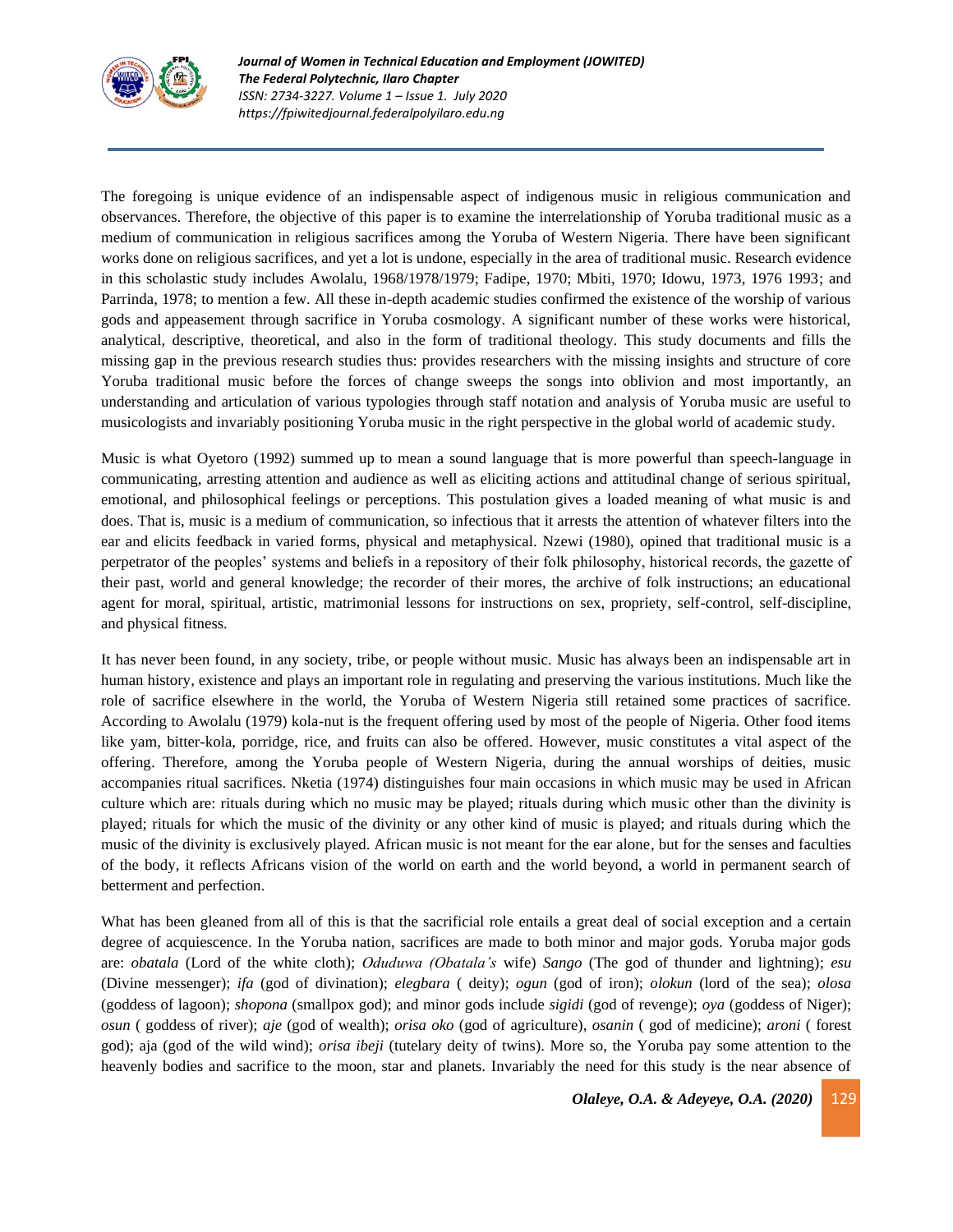

ritual sacrificial songs and its philosophical/musicological analysis. The aforementioned were x-rayed in this study.

The relevance of music in culture, invariably leading to the theoretical framework propounded by Hoods (1979) that music is culture-based and that ethno musicological study must be in tandem of the structural and musical attributes of that music, as well as the cultural context in which it is made. Nketia (1985) elaborates on this, according to Ejemobi (2005) that, "music in culture" deals with the ethnography of music in a particular culture thus: the roles and functions of a music as determined by its interrelationship with other aspect of culture; socio-cultural values that operate in music and music-making contexts; also music, culture and history. He concluded that the study and understanding of any music should be from its cultural perspective, and which must be based on views and conceptualizations of its makers. Therefore, the conceptualization of music in culture explains the functionality of traditional music in religion through sacrifice among the Yoruba people. The concerns of this study are; what is the place and role of traditional music in religious sacrifice? In this study therefore, the use of traditional music as a means of communication and transporting sacrifices to heaven in Yoruba cosmology was considered. The paper attempts a critical viewpoint of music (*orin ebo*) and brings to fore the musical typologies, symbolical uses and its relevance in the development of the society.

# **2. Methodology**

This study relied on two different ethnographic methodologies of data gathering which are observation techniques and key informant methods. The direct observation of Yoruba musical performances during sacrifice exposes the researchers to various methods of performances and the key informants enables the researchers to have access to important places, performances and sacred information and objects. The sources of data are both primary and secondary. Primary data were collected through direct observation of music performances and secondary data were sourced through libraries and recorded music. The study adopted the qualitative method in the presentation and analysis of data.

## **3. Results and Discussion**

| Table 1: Classification of Indigenous Yoruba Vocal Music |  |  |  |  |  |
|----------------------------------------------------------|--|--|--|--|--|
|----------------------------------------------------------|--|--|--|--|--|

| <b>SUNG VOCAL MUSIC</b>  | <b>CHANTEDVOCAL MUSIC (SUN OR</b> | <b>INCANTATION</b>       |
|--------------------------|-----------------------------------|--------------------------|
| <b>KORIN OR ORIN</b>     | <b>SISUN)</b>                     | (PIPE OR PE)             |
| ORIN;                    | SUN;                              | PE:                      |
| <b>Sacred</b>            |                                   | Ogede                    |
| Efe (Humor song)         | Iyere (Ifa liturgical chant)      | Ofo                      |
| Iremo (Lullaby)          | Ijala (Hunter's chant)            | Ayajo                    |
| Oro (Diety)              | Rara (Epic praise chant)          | Orisa (Evoking gods)     |
| Iremoje (Hunters burial) | Esa (Masquerade chant)            | Oku(Dirge with wailing   |
|                          |                                   | voice)                   |
| Orisa (Deity songs)      | Ekun Iyawo (Marriage)             | Ifa (Evoking Ifa spirit) |

 **Source:** Vidal, T. (2012), Music in Yoruba Chants. In Olatunji, O.O. (ed). Reading in Yoruba Chants.

#### **Table 2: Classification of Indigenous Yoruba Localized Vocal Music**

| <b>Secular</b> | <b>Localize Chants</b> | <b>KIKE OR 'KE;</b> |
|----------------|------------------------|---------------------|
|                |                        | (spoken or shouted) |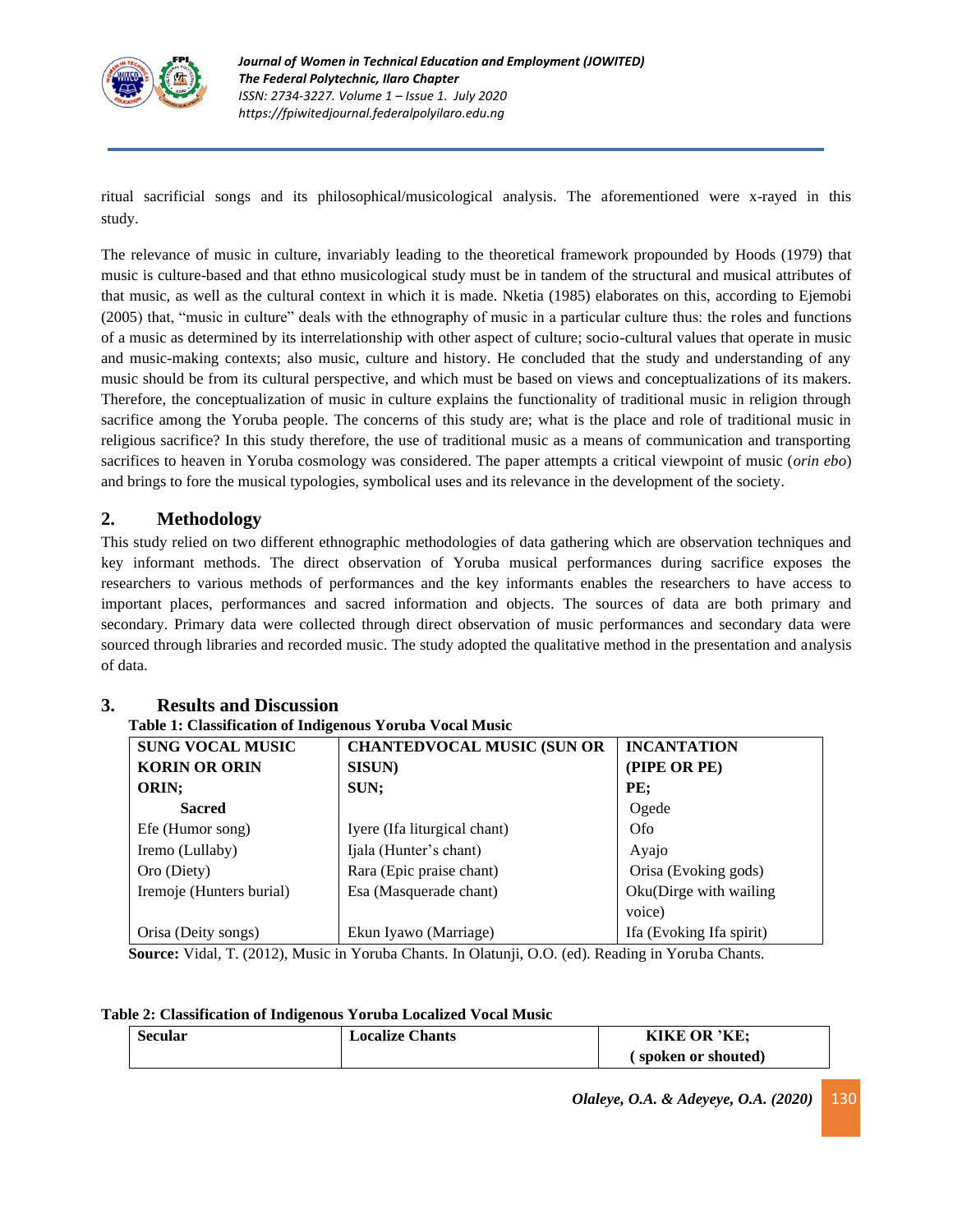

| Owe (Proverbial Song)      | Alamo (Ekiti Eulogy Chant)            | Ewi (recited poetry)         |
|----------------------------|---------------------------------------|------------------------------|
| Aalo apagbe (Folksong)     | Igbe Olori (Egbado Gelede chant)      | KIKI OR 'KI (Eulogy) Oriki   |
| Itan (Storyline)           | Ege (Wailing Egba chant)              | Oriki                        |
| Ise sise (Work song)       | Ike (Egbado praise chants to witches) | <b>LOCALISE RECITATIVE</b>   |
|                            |                                       | Ayun (Egosi Ekiti),          |
| Ere Osupa (Moonlight story | Igbala (Egba kings' funeral chant)    | Osirigi (Igbara Oke), Olele  |
| song)                      |                                       | (Ijesa)                      |
|                            | Agbe (Egbado funeral chant) Ayuu      | Osare (Ife), Ajagbo (Ekiti). |
|                            | (Egosi Ekiti chant)                   |                              |
|                            |                                       |                              |

**Source:** Vidal, T. (2012), Music in Yoruba Chants. In Olatunji, O.O. (ed). Reading in Yoruba Chants.

This study reveals seven steps in the joint community festivals, sacrifice methods and procedures among the Yoruba people; these include:

- Step 1: Visualization songs (to predicts the type of sacrifice)
- Step 2: Preparation of Sacrifice (to find out the objects of sacrifice)
- Step 3: Processional Song during Sacrifice
- Step 4: Offering of Prayers
- Step 5: Praise songs to the gods
- Step 6: Recessional song from the Shrine
- Step 7: Song of hope and general entertainment.

Step 1: Visualize songs predict the types of sacrifice: The need to know the type of sacrifice among the Yoruba people is always as a result of consultation to Ifa deity through Ifa priests. In the consultation of Ifa priest, as a spiritual being, he visualizes the types of sacrifice using the medium of sacred music. Sacrifice visualization song is divinely-inspired songs that detail the need and the appropriateness of sacrifice. The holistic Yoruba mythological system has been enshrined into the Ifa literary corpus. Therefore, in this analysis, references shall be cited in Yoruba Ifa literary corpus or philosophy. The two Ifa songs as follows contained the visualization of a type of sacrifice and the ingredients for the worship of community deity *(orisa ibile*).

## **Musical Example 1**- Odu Oyeku (Ifa Recitation and song chorus)

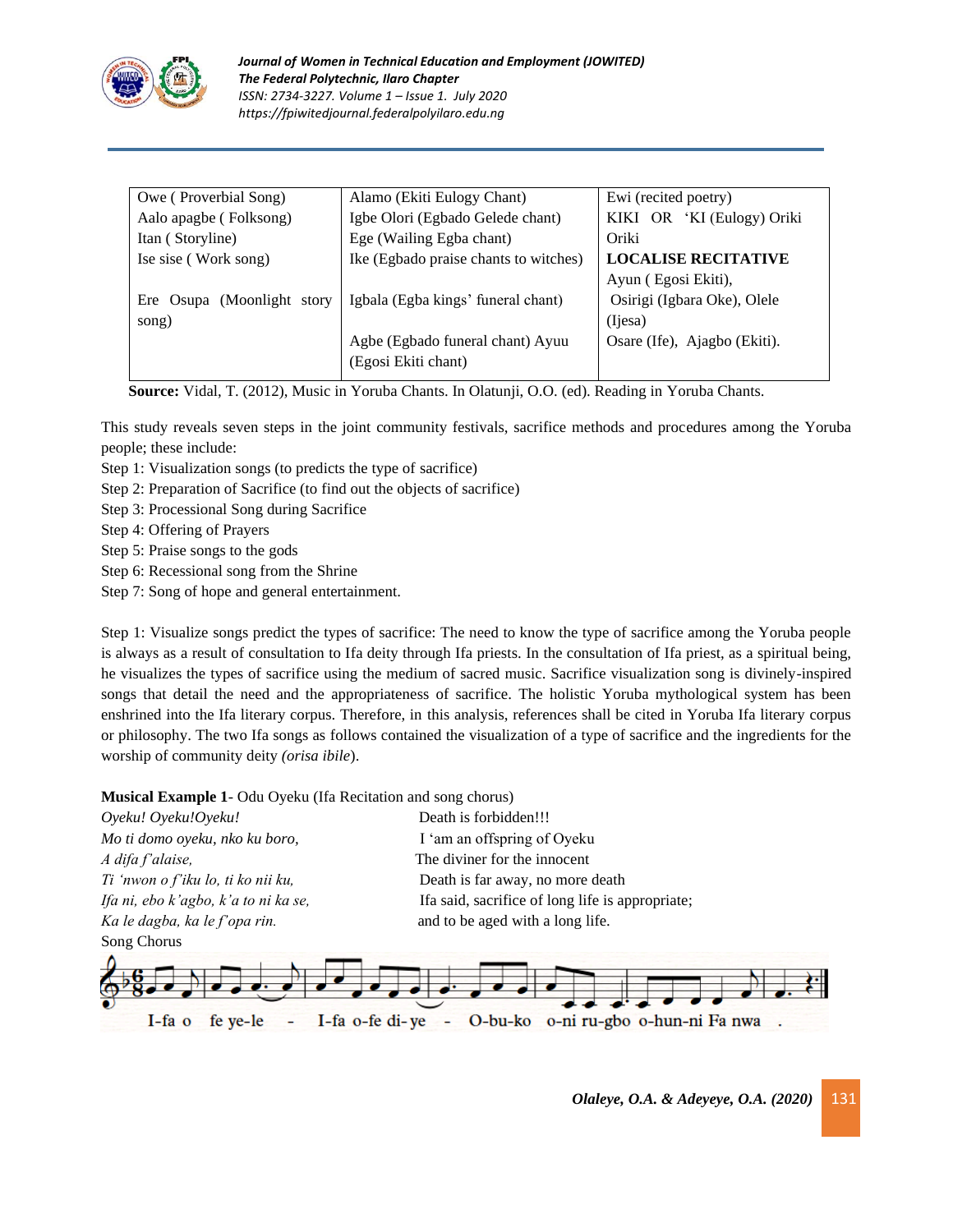

**Translation** - I-fa has forbidden pigeon and fowl, but a mature goat should be sacrifice, sacrifice to ifa deity. (The Ifa panegyric and the concluding song show the type of sacrifice, in line five; that long life is requested and the ingredient for the sacrifice is goat; *obuko*).

Step 2: Preparation of sacrifice is a unique and special aspect of worship to find out the ingredient of sacrifice. This special instruction in the method and ingredient of sacrifice is naturally enshrined in *Ofo* (incantation) among the Yoruba people. The following is an example of incantation that spelt out some sacrifice dos and don'ts

| <b>Musical Example 2</b> - (Incantation) | Translation                                            |
|------------------------------------------|--------------------------------------------------------|
| Enikan kii fi ata sisun bo egungun       | Dry pepper is forbidden in Masquerade ritual sacrifice |
| Eni kan kii fi obi bibo bo orisa         | Deity is not appease with boiled kola nut              |
| Ogun kii jori                            | Ogun deity detested local cream                        |
| Atewe atagba ni npe isewerii.            | Both the old and young love Iseweri                    |

Step 3: Processional songs and sacrifices to gods are a unique experience among the Yoruba people. These sacrifices are made at designated places such as shrines (ojubo), forests (agiju), rivers (eti odo). However, traditional music usually accompanies the devotees with one or two people carrying the sacrifice ingredients on their heads. People on this occasion may also go in procession from the temple of their divinity to the town, and there will be much singing and dancing. The following is an example of *oro* deity processional song:

**Musical Example 3 (Oro sacrifice processional song)**



**Translation** - Evil, depart with the sacrifice, evil, depart with the sacrifice. (*Oro* is celebrated to ward off evil occurrences among the Yoruba people. It is also used to pray for bountiful harvest in the farm as well as to pray for rain and general peace of mind in the society).



**Translation** - Come and behold the cult's dance steps, see how wide and broad, the cult shall destroy all social pests. The cited song is a highly stylistic plan of expression of sorrow accompanied with the sacrificial ingredient. The burial

*Olaleye, O.A. & Adeyeye, O.A. (2020)* 132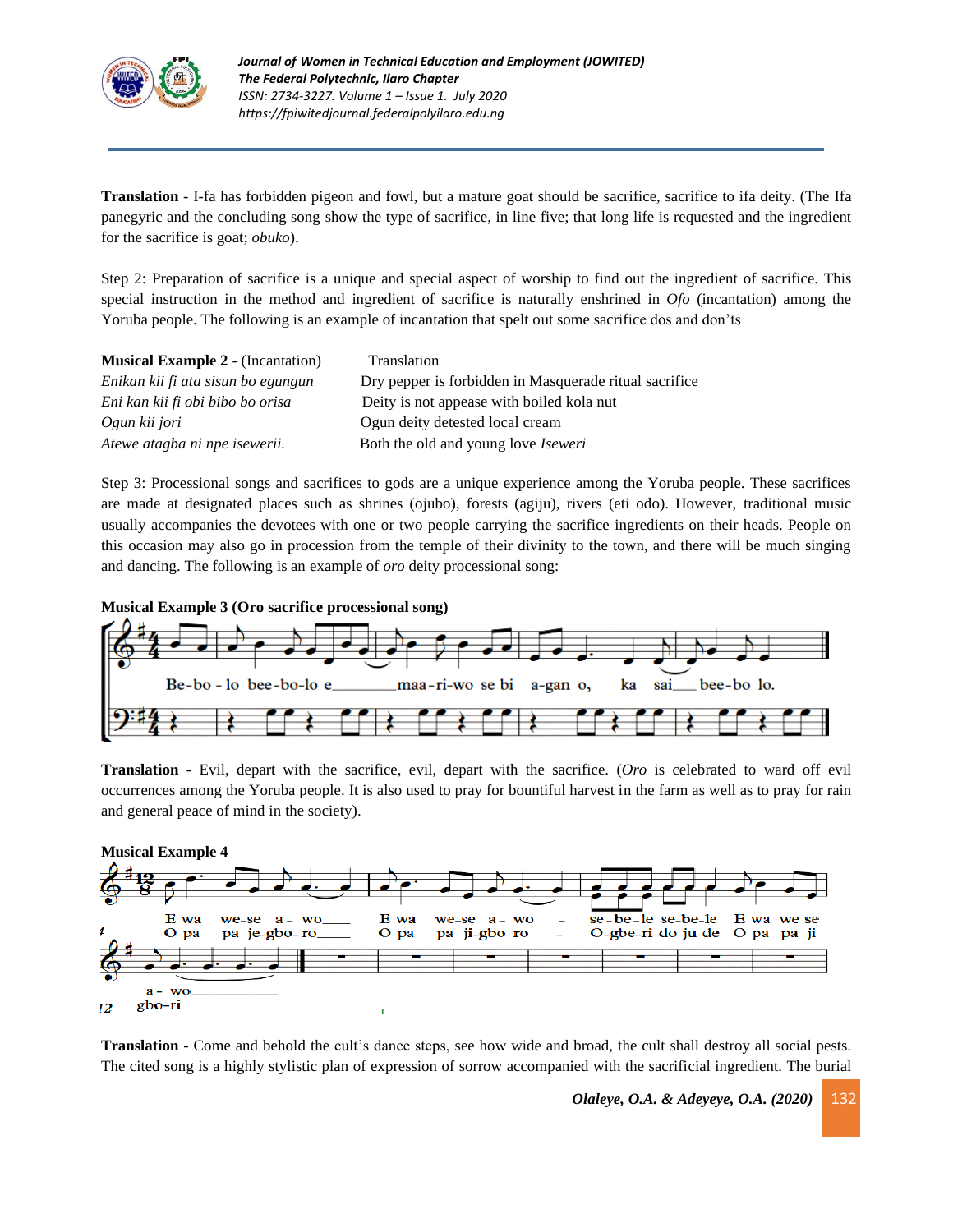

music procession is a lament or dirge in poetic form of the mourners for their departed soul. During the procession, the chief priest usually pronounces or recites special occult poetry to invoke the spirit of the dead ancestors. Such incantation is believed to have magical powers, especially to transport the sacrifice to heaven.

Step 4: Offering of Prayers: The songs which may be in the form of call and response chant may be accompanied with light instrumental accompaniments. Prayer is an indispensable aspect of sacrifice. Prayer is the act of communication and request before God or gods expressing praise, request, thanksgiving or forgiveness. For prayers to be effective, the Yoruba usually compose and weave such petitions into music, and especially traditional music is employed during worship to purge the land of filths. The following is an example of a prayer song during sacrifice:

**Musical Example** 5 - *Etutu a da, ebo afin*



**Translation** - Sacrifice shall be efficacious, rituals would be accepted, and sacrifice shall reach heavens.

Step 5: Praise and homage songs are especially composed to eulogize the virtues of a god or subject. The Yoruba usually praise their gods, a king, animal, plant, a chief or an important personality. The most pronounced feature of a praise poem is the invocation of the heroic qualities of gods through the use of appropriate metaphors, symbols and allusion. The following is an example of homage in praise of Esu deity.

**Musical Example 6** -ESU THEME SONG (With the permission of Adeolu O, Ogunsanya)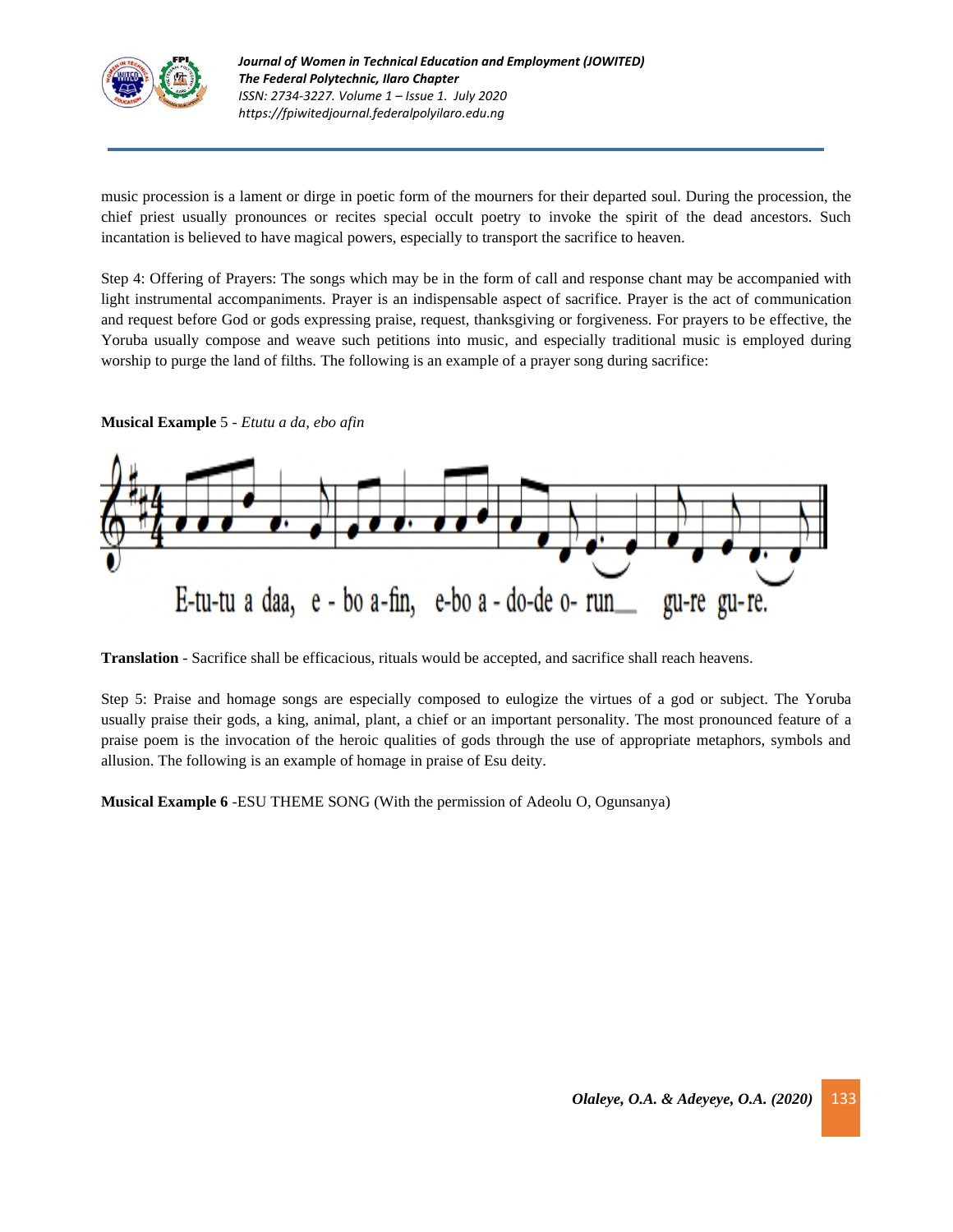



#### **Translation**

Esu Oo, Esu Oo, Esu Oo, Laaroye, Esu Ooo, Laaroye; Father, please hear our prayers; We are pushed down the well of despair; We long to surface again; We have our backs pinned to the wall; Completely lost and undone! The mighty beasts who rule the jungle, how can they drown at sea? Will the crab leave his home in the rivers? And then take to the bush? We call you, and crave your pity Please do not shun our prayers!

Step 6: Recessional Song from the Forest/shrine; the recession is a process by which the devotees return from the shrine, forest or river side. The type of song, dance and drumming is dependent on the god who has just been worshipped. It is noted that the returnees increased the volume and display of happiness with their music and dance. The following music examples may be sung while returning from the forest:



**Translation** - Sacrifice has been accepted, 'Ajantere dugbedugbe' (nonsense sellable) / 2ce

Step 7 Song of Praise: The importance of song of praise among the Yoruba of Western Nigeria is to eulogize the quality of god and it is efficacious in any religious worship, this cannot be over-emphasized. Hence, there is no known religion; orthodox and otherwise that does not have or make use of music that is peculiar to its traditions, norms, myths or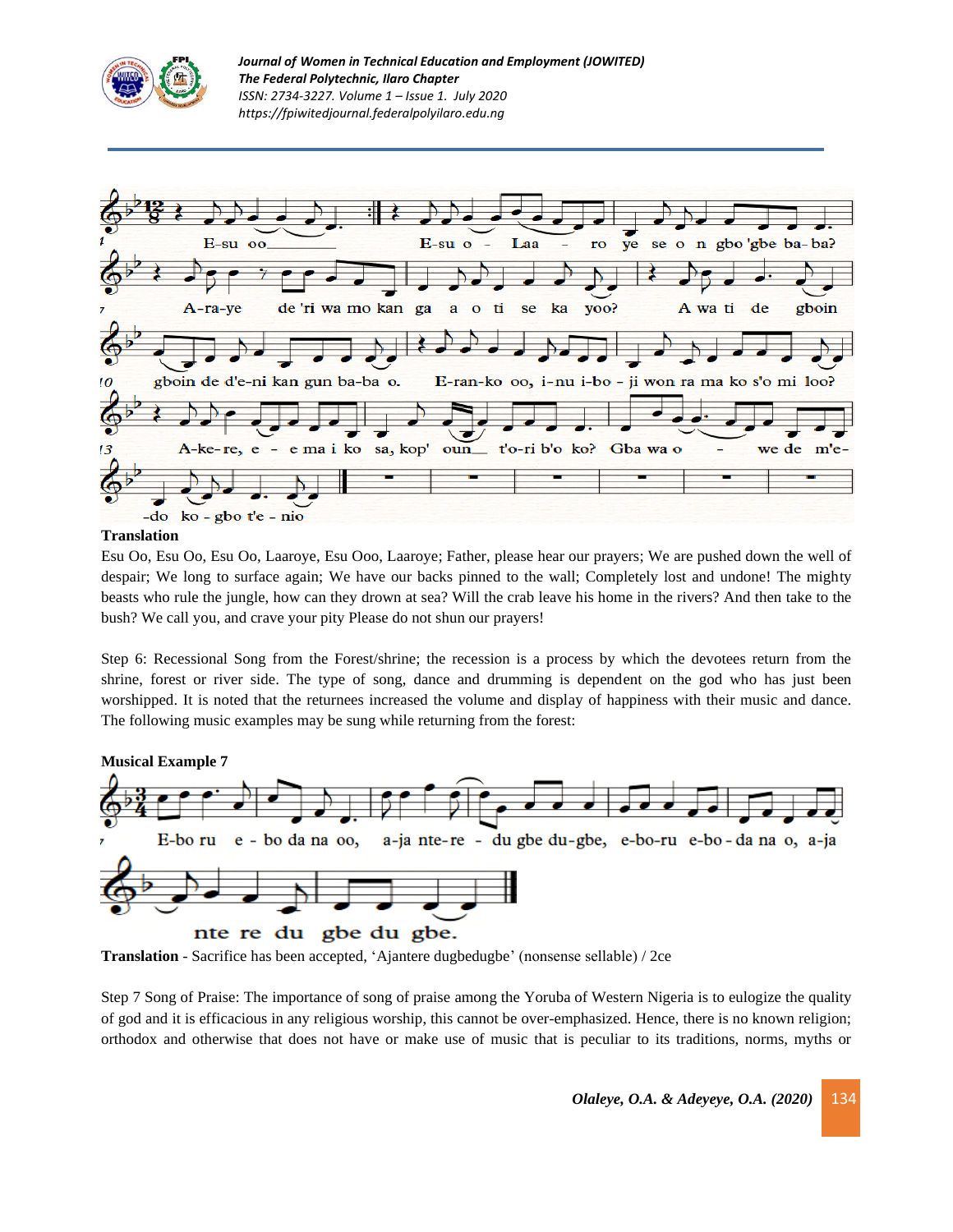

conventions. Music plays vital roles particularly in the propagation of any religion through songs of praise. In fact, music is not just a catalyst but the kernel that infiltrates adherents of any religion to its tenets.

#### **Musical Example 7**



**Translation:** We have a journey to and from; enemies (who wish us evil) shall be destroyed.

## **4. Conclusion and Recommendations**

This study interprets the Yoruba cultural practices as factors that shape the musical forms. The oral transmission methods of Yoruba cultural practices from generation to generation helped to preserve the music. These oral forms of Yoruba music are woven around the events of daily life and reflect or mirror social realities. This invariably helped to preserve Yoruba cultural music from generation to generation. Therefore, the forms and techniques of Yoruba traditional music are by and large, uncontaminated. This fact was confirmed by Ekwueme (1973) that traditional music in its unadulterated form thrived most lusciously in the Nigerian society and it thrives in continuity as age-old traditions and practices handed down from generations to generations are maintained and sustained in similar if not exact form and style as they have been from time immemorial.

Most importantly, the authentic traditional religion of Yoruba people still exists until the present time, which includes the worship of deities, with their undiluted music. The Yoruba musical sound performs musical and extra-musical functions in traditional worship of deities. One of the extra-musical functions is the spirit invocation and possession through craftily weaving musical tunes. Traditional music has been known to ginger the devotees to a level of spirit possession or trance. Isola (1977) observed that during formal acts of worship, the highly trained artiste inspires *Sango* at the annual festival; the *ELEGU* is inspired by vigorously chanted special chants that hasten the process of his being possessed by the spirit of *Sango*.

Music has been one of the most common forms by which man expresses his emotions, feelings and sentiments. Musical sounds among the Yoruba are the media through which cosmological forces may be summoned, directed and manipulated. Traditional music is a medium through which celebrants render praises to the gods for a good harvest or their request. Mbiti (1975:12) observed that some festivals involve paying homage to the dead. In the rituals associated with this festival, the spirit of the dead is invited and praised to them to protect and provisions. Music is a medium through which the devotees render praises to the god for a good harvest.

## **References**

Abimbola, W. (1976). *Ifa, An exposition of Ifa literary corpus*, Ibadan: Oxford University Press, Nigeria.

Akporobaro, F.B.O. (2006). *Introduction to African Oral Literature*, Lagos: Princeton Publishing Company.

Awolalu, O, Dapamu, A. (1977). *West African Traditional religion;* Onibonoje Press and Books.